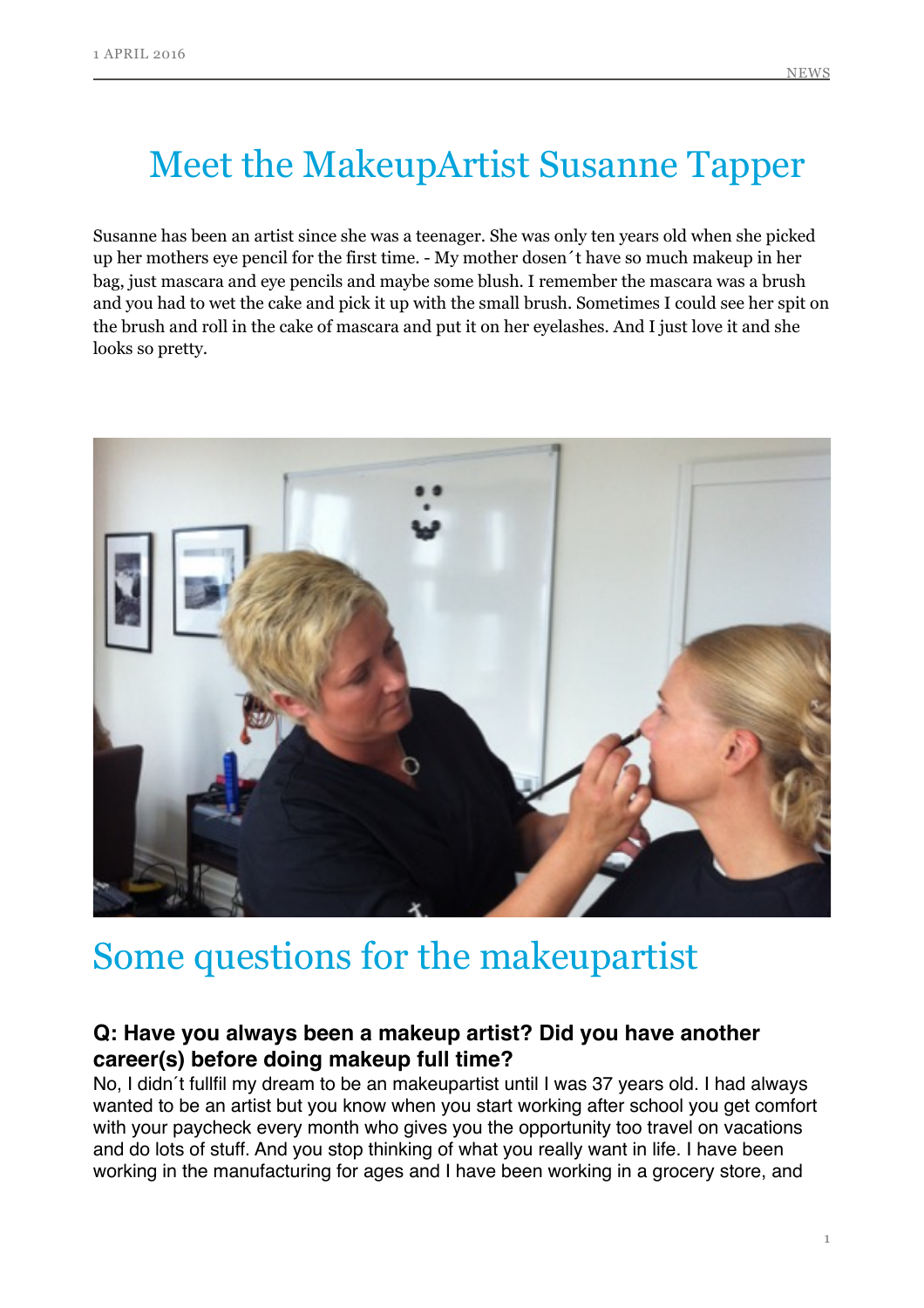with kids who was in need of support in school to keep in track. When I took the decision to educate myself I already have my own family, but I think even if I already have done makeup forever it would be a good thing to have an cert to prove it to myself and my clients. And one thing I regrets is WHY did I wait so long to do this.

## Q**: What do you struggle with as a makeup artist in terms of your actual craft? Brows? Skin? Lips?**

**I** actually struggle with and red lip. Even since i went to makeup school I had an problem to do a really good red lip. And it bother me so much so when ever i got the time I still practice a red lip. I just love an red lip and I would love to wear it all the time.

### Q**: What technique do you think you do well as an artist?**

Technique really depends on the desired outcome of the job and what its for. I think I'm pretty well rounded as I work in so many different areas in makeup, commercials, print, runway, weddings you name it. I have worked with so many different people and with so many things and techniques. I have a lot of experience to pull from. But I really love to do an beautiful skin who photographed well. It dosen´t matter if I use my airbrush or my fingers. You know that if you use your fingers to put on makeup you always got an outstanding makeup in my opinion.

#### **Q: When you decide to approach a face, what things do you take into consideration before you ever lift a brush?**

Generally I'm thinking about the job, the client , and the finished result….. I almost always create a picture in my head of the finished result and try to figured out how to get there.

### **Q: So in other words, you really think a lot before you pick up a brush, and you listen.**

Absolutely, it is important to listen to the client and what they wish for.

## "We are the trend

makers!







"We do NOT follow trends. We make them.

If you want to follow like sheep you´ll never be strong presence in makeup. "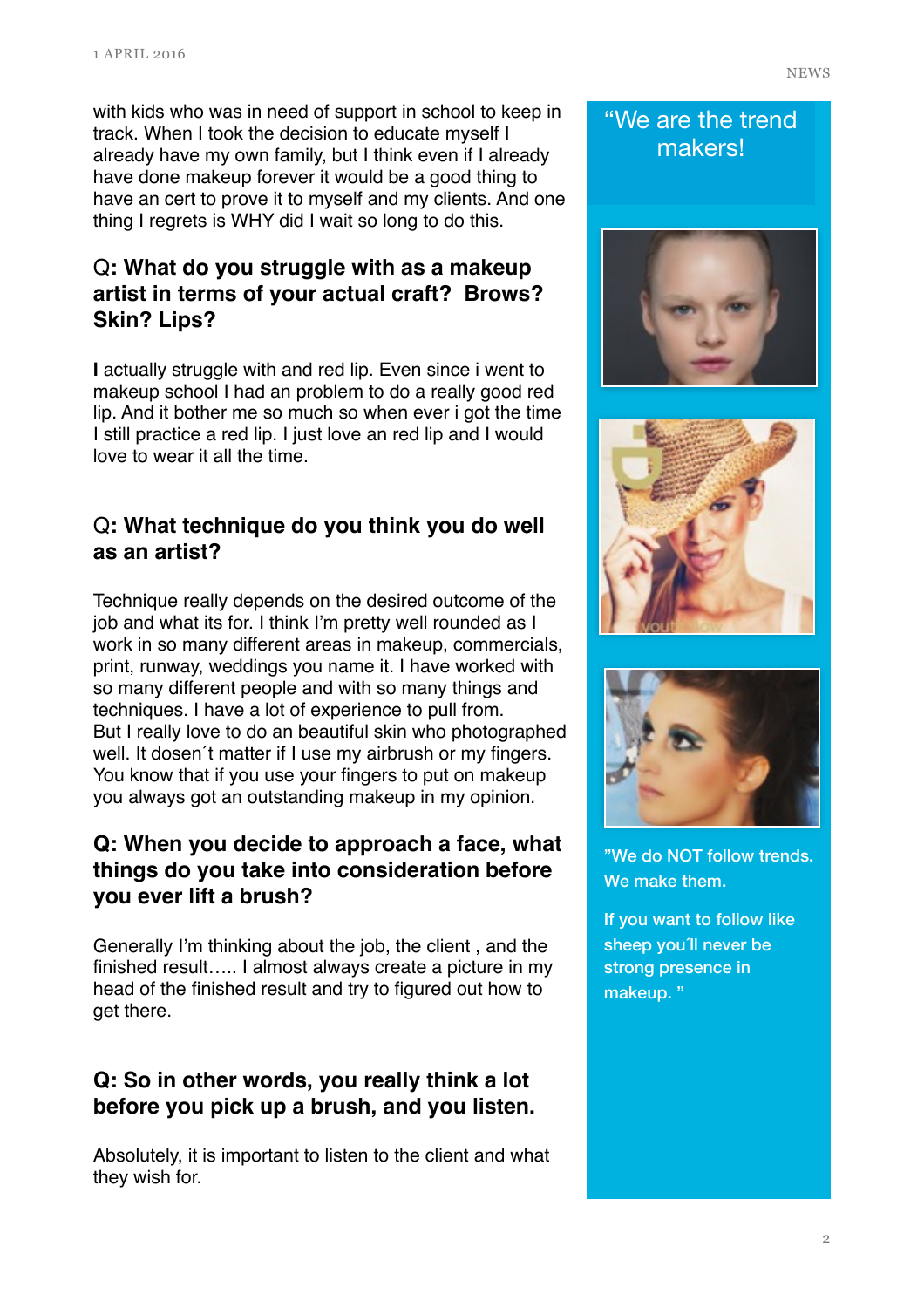# THE BUSINESS OF BEAUTY

#### **Q: Do you like the business side of beauty? What are your struggles?**

I don't really consider myself a business woman , but I do know my value as an artist . I don´t have an agent get so I handle the business by my self. So fare so good, but my goal for this year is too get an agent to pursue my bookings.

I think my personal struggles are people who undervalue our work and what we do, especially with all these makeup schools pumping out tons of artists every month who will always underbid jobs because they don't know any better. But as always you get what you pay for is a good thing to consider mostly when you are looking for a good makeupartist.

## *"The new artists don't realize they are killing our industry by driving rates way down. Down so far, it's getting harder and harder to earn a living as a makeup artist."*

#### **Q: So wish agent would you like to work with?**

A dream agent would be Streeters. But generally I will consider every agent who work hard for their artists in the business.

#### **Q: How do you get most of your paying jobs?**

I think from the privat clients who are looking for a makeup course or an makeupartist for their wedding find me on my website. I´ve have one website for privat clients and a general for international work. The website [www.susannetapper.com](http://www.susannetapper.com) goes international and will show of my latest work and [www.blifin.se](http://www.blifin.se) are for weddings and other privat bookings. Ok, the susanne website is not done yet, but I still hope that it will be done before summer. But most of all I get most of my jobs by word of mouth, your reputation is the best marketing tool.

#### **Q: What do you do to market yourself?**

I keep my work up to date and valid by testing. Yes. I still test and as we called it here in Sweden TFP. I am never too good to NOT test. It's also a time when I can try out some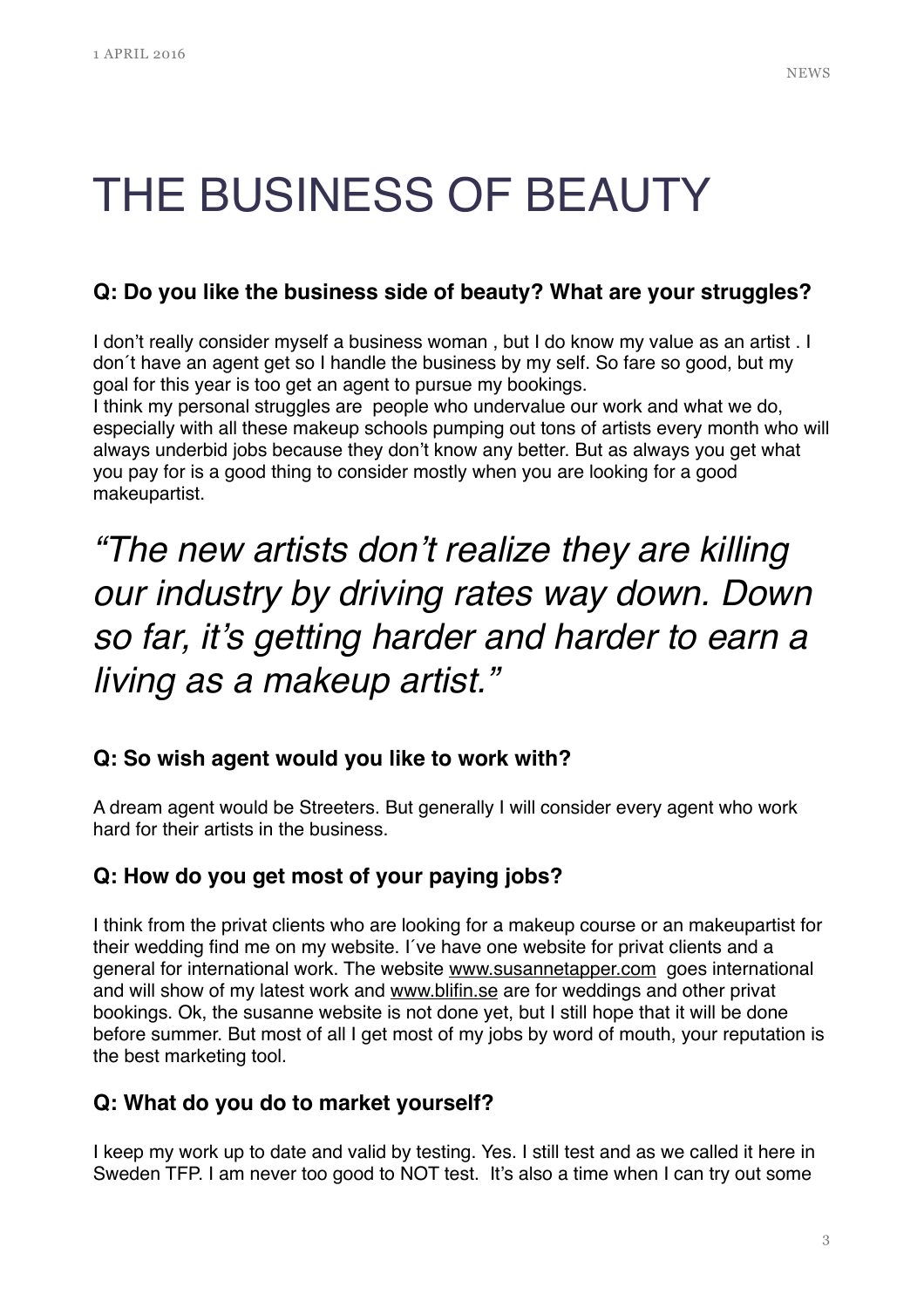new products and do something interesting. I test with photographers I feel will add value to my book and always "test up" when I can.

The other thing I do is post my works on social networks to show people I'm current. I special use Instagram or my Facebook page.

Often I contact my special privat clients once a month to see if they have an upcoming event or so. I of course see that they have the first chance to book me.

#### **Q: What do you think of the beauty industry today as you see it on social media?**

It frightens me. I see so many *"FAKE-UP "* artists, giving bad advice or thinking because they have a kaboodle of makeup they can do makeup on themselves and that they are pros……it takes years and years of experience to really learn this craft and continued education. And in this business you never stop learning. There is always new technique, new skills to develop, new products to try out. Never ever believe that you are a great makeupartist because you got your diploma or cert.

### **Q: So I take it you don't watch the "Beauty Influencers" on Youtube?**

Of course I look at youtube sometimes. I have a few artist that I follow who are great artists with faboules skills and knowledge in the industry. I pic up som things now and then when I watch them.

#### **Q: What is the one piece of art you have really been proud of?**

I´m really proud of every wedding I´ve been involved in. And I have a photographer that I ´ve worked with that made my work to stand out every time. But I still have the best to come. I always think that the next work will be my best, because I always challenge myself to go further.

#### **Q: What kind of work do you find you get booked for the most?**

Today I will perhaps say weddings, and commercials.

#### **Q: How do you set your prices as a makeup artist?**

Depending on the job and whats expected of me. I have a price list on my website for weddings and other privat occasions. I want to work in first class. Your rates represent who you are as an artist. I don't ever want to be the known as the "Budget Artist."

#### **Q: They always say you are as good as your last gig. Do you find yourself looking back on a shoot or job and saying "WTF" was I thinking? Or are you generally pretty happy with the way things turned out?**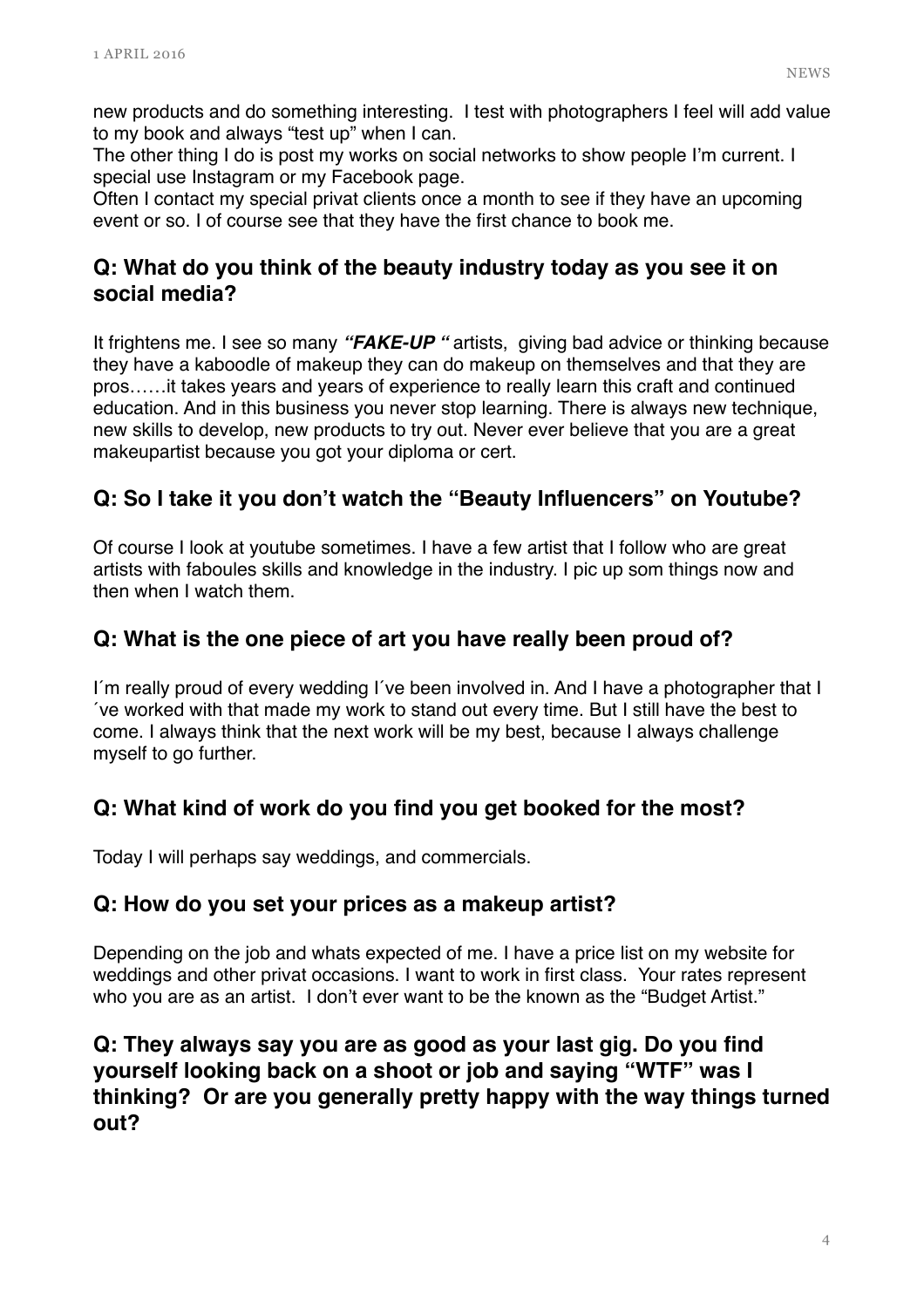Oh, yes there are things better left unsaid. When I first start out as an makeupartist there where some test shoots that I want to forget. But I have to say my the very first ever test shoot I still got the image on my website. I can´t take my eyes of that image, but I can´t say if it´s the model or the makeup work appeals to me I just want to have on there.

But I don´t think I have had any client who are unhappy with my work, I haven´t heard about it anyway. But I would like to have some constrictive critic thats the way you develop and push myself to be better and better than my last gig ;-)

#### **Q: Overall you are wildly successful. Why do you think your clients trust you?**

 I think my clients trust me because I genuinly care about each and every job, I dont take any of this for granted, every jobs a gift, I think that really translates. And I return phone calls, e mail and show up on time and I think I'm fun to work with.

#### **Q: Where do you think cosmetic companies have succeeded in the last several year**

In reaching out to pro artists. I'm very happy to see the gap between makeup lines and pro artists becoming increasingly easier to get products. More and more companies knows that if you get an artist, you always get good feedback on your product if they are useful and some free commercial to the public.

#### **Q: When it comes to having things in your kit, is your kit fully stocked and full of all types of things?**

I try to work as much as possible out of pallets, to save place in my suitcase. But I always find it hard to know how much should I put in, maybe I just need it all ;-)

#### **Q: If you could give one no bullshit piece of advice to everyday women what would it be?**

Stop looking at Instagram and think that they look just that perfect like the images. And quite trying to look like Kim Kardashian or any other celebrity. Strive to be your best you! Create your own signature look because no one can be you better than YOU!

#### **Q: If you could give one no bullshit piece of advice to aspiring makeup artists what would it be?**

 I believe that you should choose becoming a makeup artist because that's what you has to do in order to be happy ! There are easier ways to get a steady paycheck! Don't decide to become a makeup artist because you think it's glamorous. While it's fun most days, it's still work. Be humble, thankful to other already established makeupartist in the business otherwise you will not be there for long.